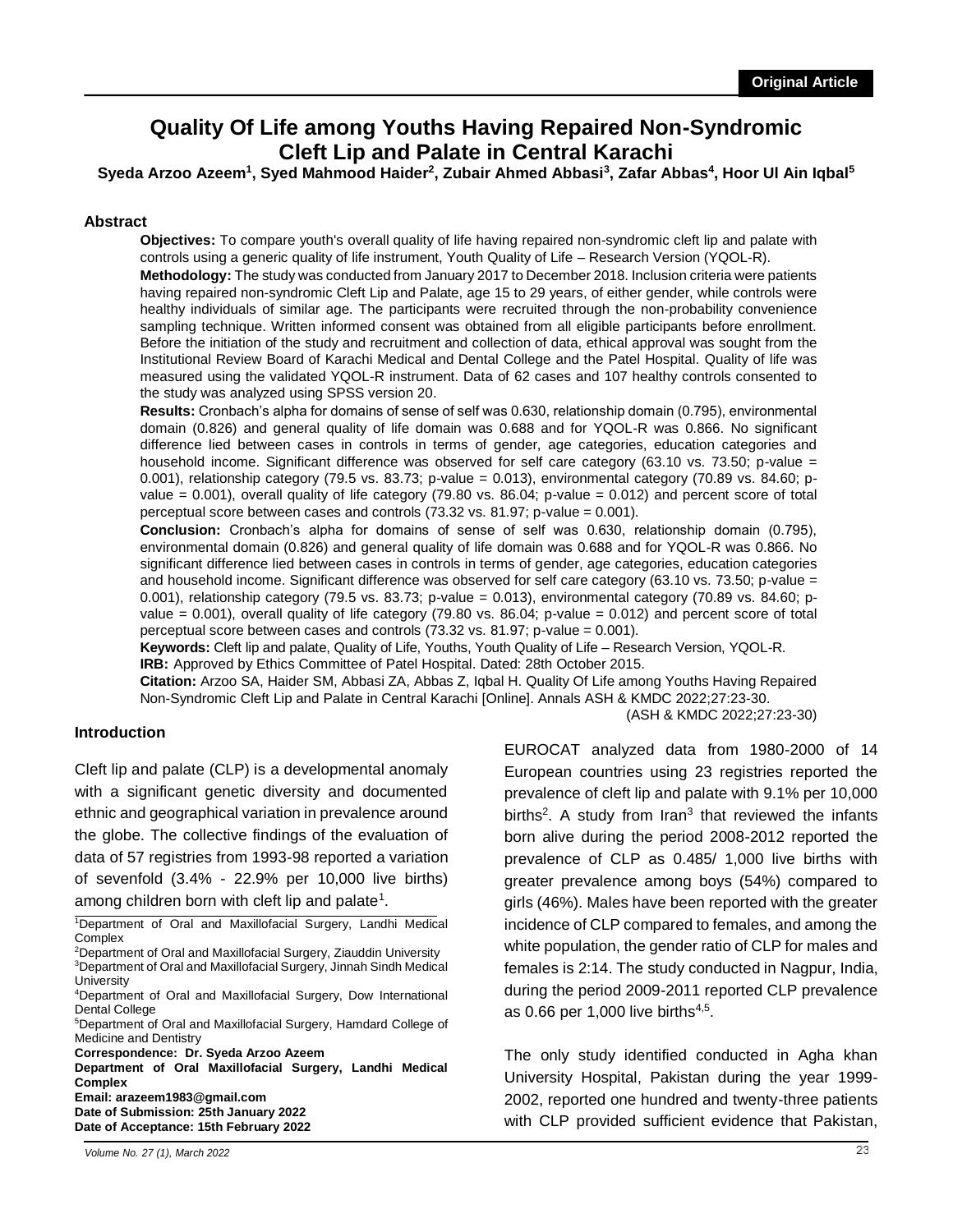like other countries, experienced a higher incidence of  $CLP<sup>6</sup>$ .

Both genetic and environmental factors are involved in cleft etiology<sup>7</sup> . Psychological and social disturbances have been reported in CLP patients<sup>8</sup>. CLP individuals may have many complications, i.e., malocclusions, hearing disturbances, recurrent auditory and upper respiratory tract infections (URTI), pulmonary aspiration, and malnutrition<sup>9</sup>. Patients with cleft lip and palate had compromised HRQoL scores in social functioning and emotional role, but not in the physical functioning, pain, overall health, life, and mental health<sup>10</sup>. The quality of life among CLP patients has been evaluated using modes, including face-to-face interviews and self-administered questionnaires<sup>11</sup>. People aged 15 to 29 years are referred to as youth as per Common Wealth's definition<sup>12</sup>.

Limited findings about the quality of life among adults with non-syndromic CLP are available. Thus, the present study was conducted to compare youths' general quality of life having repaired non-syndromic CLP with controls using a generic quality of life instrument, Youth Quality of Life – Research Version (YQOL-R).

# **Material and Methods**

The study took place at two hospital settings, a public sector tertiary care hospital and Patel Hospital, a private secondary care hospital, from January 2017 to December 2018. The study participants, both cases and controls, were recruited from dental outpatients' clinics of both hospitals through a non-probability consecutive sampling technique. The inclusion criteria for cases were patients having repaired non-syndromic CLP, age 15 to 29 years, and either gender. Controls were healthy individuals aged 15 to 29 years of either gender and never had non-syndromic repaired CLP. Similar exclusion criteria were followed to recruit cases and controls where pregnant women and critically ill patients were excluded. The present study recruited 192 study participants, where cases were 64 in number, and 128 controls were recruited; thereby, the ratio of cases to controls was 1:2.

The sample size is calculated by using the WHO software. The reference studies<sup>13, 14</sup> reported the  $61\%$ and 43% are the quality of life among patients with cleft lip and palate. The values entered were as follows. Level of significance =  $0.5$ , Power of the test  $(1 - B) = 90$ , test value of the population proportion Po= 61%, test value of the population proportion  $Pa = 43\%$ . The sample size was calculated as 64. Thus, a minimum of 64 cases and 64 controls were recruited in this study. As in the Case-control study, ideally, the controls should be twice the ratio of cases; thus, the participants were recruited in the ratio of 1:2 (Cases: Controls). The final sample size considering the proportion of 1:2 was 64 cases and 128 controls, making the total sample size 192.

Primary data was collected using a closed-ended questionnaire by face-to-face interviews from all study participants. The questionnaire consisted of two parts; the first part collected information on variables like age, gender, household income, and education, while the second part consisted of a validated Urdu translated version of generic quality of life questionnaire; Youth Quality of Life – Research Version (YQOL – R). The Urdu translated version was validated by the Seattle Quality of Life Group at The University of Washington. Cases based on cleft laterality (unilateral or bilateral)/ (right or left) and completeness (complete or incomplete) were also collected.

YQOL-R is a tool that has previously been used among youths<sup>15</sup>. The YQOL-R measures four categories: selfsense, relationships, surroundings, and overall quality of life. The instrument's internal consistency is good and had high reproducibility as Cronbach's alpha for all categories exceeded 0.70. The YQOL-R consisted of 41 items to calculate the total perceptual score. The sense of self domain consisted of 14 items (1-12, 21 and 28), relationship domain also consisted of 14 items (13 – 20 and 22 – 27), environmental domain consisted of ten items  $(29 - 38)$ , and general quality of life consisted of 3 items  $(39 - 41)$ .

## **The scoring of YQOL-R:**

 The first 41 items except 1, 5, 12, 16, 17,18, 21, 22, 24, 28, 29, 30, 31, 32, 37 and 39 used a rating scale having 11 points with options "Not at All" till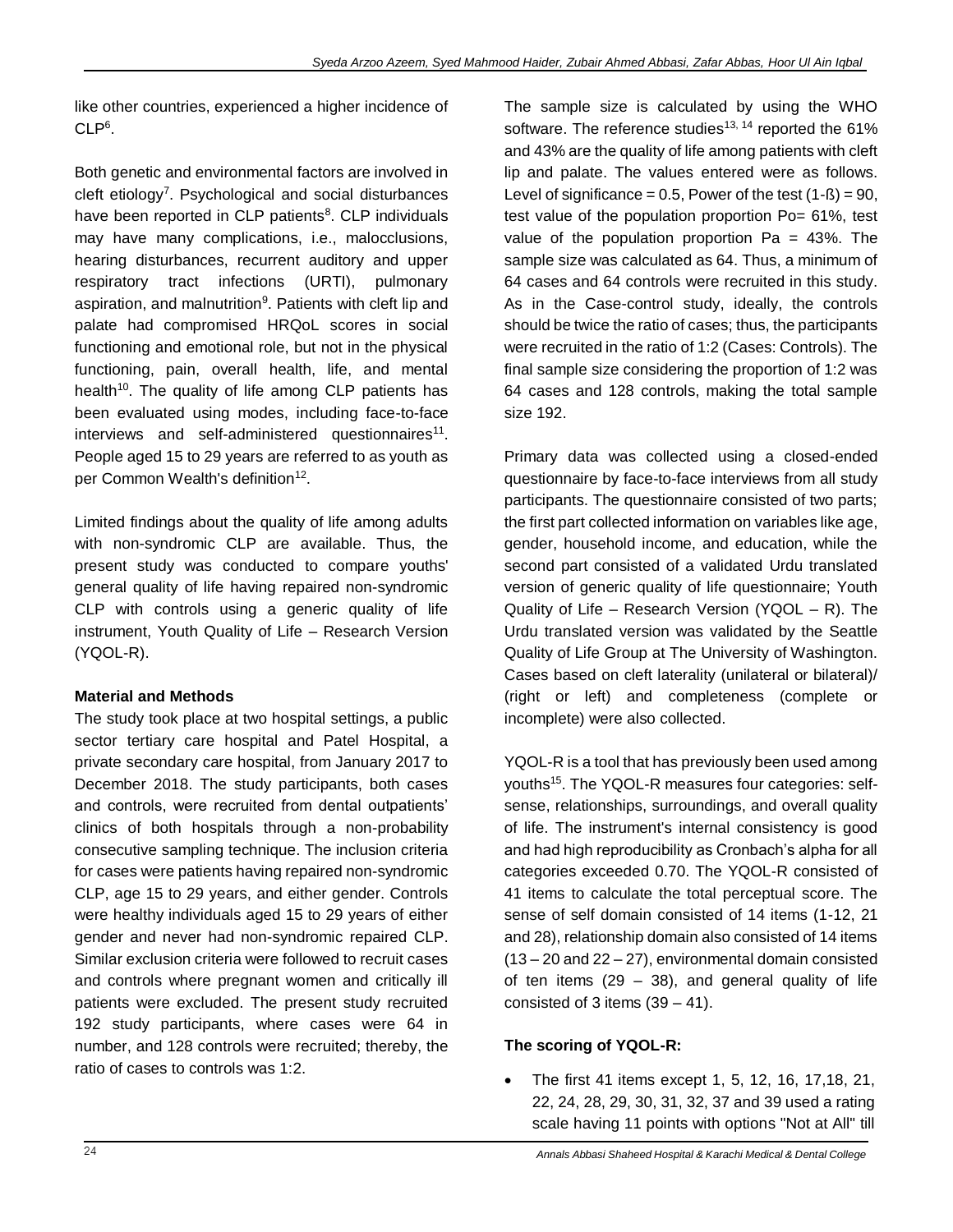"Completely".

 While the rest of the items used "Not at All" till "A Great Deal "21 and 28 for the sense of self domain were reversed coded.

Total Perceptual scores were calculated. The high score shows a better Quality of Life. The pilot testing of 150 participants was conducted at the study site (hospital), and the results were discarded.

The study took place as per ethical guidelines of the Helenski Declaration and PMRC. Before participating in this research, all the study participants obtained informed consent in writing. All study participants have completely explained the research objective, the method involved in data accumulation, and the expected risks and advantages of the research. Thee anonymity, confidentiality, and non-traceability of participant responses were value during the whole study. Ethical approval was obtained from the Institutional Review Board (IRB) of the hospital. Data were analyzed using statistical software, SPSS version 20 (IBM). Once the data was entered, it was checked twice to eliminate the possibility of errors and for accuracy. The new variables, i.e., individual category scores (self-category, relationship category, environmental category, general quality of life category), were computed

Moreover, the total perceptual score for YQOL-R was also computed. Detailed calculations were done, and comparative items were shown as percentages and syllabic items as Mean  $\pm$  SD. The comparative items were compared between cases and controls, and the chi-square test was applied (p≤0.05). The parametric/ non-parametric distribution was analyzed using the Shapiro-Wilk test for quantitative variables. As the quantitative variables were normally distributed, an independent t-test was used to compare cases and control

### **Results**

The research recruited seventy cases and one hundred and forty controls. There were sixty-two cases and one hundred and seven healthy controls interested in participating in this research. The response distribution of cases and controls were 88.6% and 76.4%, respectively. Thus, a total of two hundred and ten participants was invited, but the data of one hundred and sixty-nine (80.5%) was analyzed.

Table 1 entails details of the characteristics of causes related to CLP. The majority (79.03%) had unilateral side affected, and forty (67.74%) had incomplete CLP. Moreover, the left side (66.13%) was more frequently affected among cases.

In the age group less than and equal to 40 years, 26 cases showed union, 1 patient lost to follow-up, and 1 implant break, respectively. In the age group older than 40 years, 16 cases showed union, 2 patients lost to follow-up, and 1 patient died, respectively. There was no case of non-union in both age groups. Among males, 32 cases were of union, 1 patient lost to followup, 1 patient died, 1 lost to follow-up, and 1 implant break, respectively.

Among females, 10 cases were of union, 2 patients lost to follow-up, 1 patient died, and 1 implant break, respectively. In patients with the right side of the fracture, 23 patients showed union, 2 lost to follow-up, 1 died, and 1 implant broke, respectively. In patients with the left side of the fracture, 19 patients showed union, 1 patient lost to follow-up, no patient died, and no implant break. There was no statistically significant difference observed between outcomes concerning age, gender, and fracture site (p>0.05) (Table 1).

**Table 1:** Features of Cases of (CLP).

| <b>Features</b>                  |                  | N(%        |
|----------------------------------|------------------|------------|
| Involved side                    | One-sided        | 49 (79.03) |
|                                  | Bilateral        | 13 (20.97) |
| <b>Entirety</b>                  | Complete cleft   | 22 (32.26) |
|                                  | Incomplete cleft | 40 (67.74) |
| <b>Right or Left-Sided cleft</b> | Right-sided      | 21 (33.87) |
|                                  | Left-sided       | 41 (66.13) |

Table 2 gives details of Cronbach's alpha for four categories of YQOL.R. The Cronbach's alpha for domains of sense of self was 0.630, relationship domain (0.795), environmental domain (0.826), and overall quality of life category was 0.688. The overall Cronbach's alpha for YQOL-R was 0.866.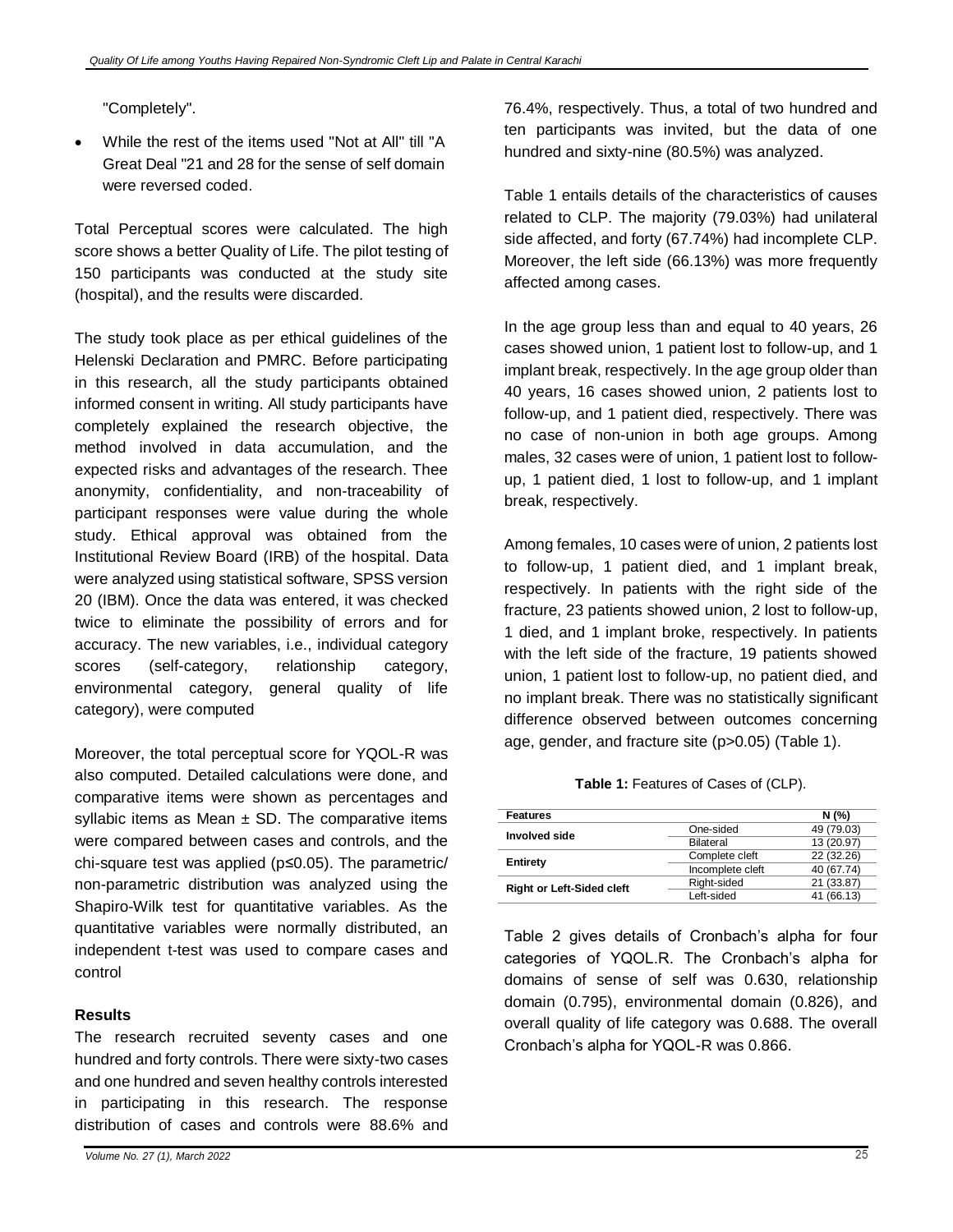| Table 2: Reliability analysis of YQOL-R. |  |  |  |  |
|------------------------------------------|--|--|--|--|
|------------------------------------------|--|--|--|--|

| <b>YQOL-R</b>                      | <b>Items</b> | Cronbach's alpha |
|------------------------------------|--------------|------------------|
| Sense of self category             | 14           | 0.630            |
| <b>Relationships domain</b>        | 14           | 0 7 9 5          |
| <b>Environment domain</b>          | 10           | 0.826            |
| The general quality of life domain | 3            | 0.688            |
| YOOL-R                             | 41           | 0.866            |

Table 3 shows a comparison of age categories, gender, education, and household income between both groups. The study participant's mean (SD) age was 22.09 (5.04).

Moreover, no notable difference was observed for age categories, gender, education, and household income between cases and controls ( $p \ge 0.05$ ).

| Anthropometric    |                                     | Cases $n = 62$   | Controls, $n = 107$ | Total, n = 169   | P-value |
|-------------------|-------------------------------------|------------------|---------------------|------------------|---------|
|                   |                                     | Mean $\pm$ SD    | Mean $\pm$ SD       | Mean $\pm$ SD    |         |
| Age (Mean±SD)     |                                     | $22.27 \pm 5.03$ | $21.98 \pm 5.07$    | $22.09 \pm 5.04$ | 0.717   |
|                   |                                     | n (%)            | n (%)               | n (%)            |         |
|                   | Less than or equal to twenty years  | 26 (41.9)        | 50(46.7)            | 76 (45)          |         |
| <b>Age Groups</b> | Twenty-one to twenty-five years     | 16(25.8)         | 22(20.6)            | 38 (22.5)        | 0.711   |
|                   | Greater than twenty-five years      | 20(32.3)         | 35(32.7)            | 55 (32.5)        |         |
| Sex               | Males                               | 38(61.3)         | 64 (59.8)           | 102 (60.4)       | 0.872   |
|                   | Females                             | 24 (38.7)        | 42 (40.2)           | 67 (39.6)        |         |
|                   | Less than or equal to five years    | 4(6.5)           | 7(6.5)              | 11(6.5)          |         |
| <b>Education</b>  | Six to ten years                    | 20(32.3)         | 39(36.4)            | 59 (34.9)        | 0.852   |
|                   | More than ten years                 | 38(61.3)         | 61 (57)             | 99 (58.6)        |         |
| Household         | Less than Pakistani rupee 20,000    | 19 (30.6)        | 38(35.5)            | 57 (33.7)        |         |
| Income            | Pakistani rupee 20,000 - 30,000     | 25(40.3)         | 48 (44.9)           | 73 (43.2)        | 0.374   |
|                   | Greater than Pakistani rupee 30,000 | 18 (29)          | 21(19.6)            | 39(23.1)         |         |

**Table 3:** Collation of anthropometric characteristics between the groups.

A significant difference was observed for the following items of the self-care domain; even if I am unable to achieve success, I keep attempting (67.90 vs. 76.92; p-value =  $0.020$ ), whatever I want to, I am able to do most of it (67.26 vs. 75.89; p-value = 0.016), I feel good about myself (58.71 vs. 78.41; p-value =  $0.001$ ), I am at comfort with my sexual and behavioral emotions (64.03 vs. 75.79; p-value = 0.007), I am powerful enough to do what I want to (74.84 vs. 82.43; p-value  $= 0.007$ ), I am satisfied with my looks (40.81 vs. 82.80;  $p$ -value = 0.001), I think there is no harm in making mistakes (59.52 vs. 47.76; p-value = 0.026), I feel strengthen with my beliefs  $(72.42 \text{ vs. } 89.72; \text{ p-value } =$ 0.001), I experience loneliness in my life (52.10 vs. 67.66; p-value = 0.002) and I experience being left out because of my appearance. (41.94 vs. 70.84; p-value = 0.001). Moreover, for the relationship domain, a significant difference between cases and controls were found for the following items; my family gives me the importance and find me useful (78.06 vs. 91.12; pvalue = 0.001), I have a caring family (87.26 vs. 92.43;  $p$ -value = 0.035). I am encouraged by my family to give

all decisions related to me, and my parents allow me to do so (77.74 vs. 85.61; p-value = 0.021), my social life is satisfactory (69.02 vs. 79.44; p-value =  $0.004$ ), I can participate in all the activities like others of my age. (69.68 vs. 77.48; p-value = 0.023) and others have respectable behavior towards me (77.26 vs. 83.74; pvalue = 0.022). When mean percent score for items of environmental domain was compared the significant difference between cases and controls were observed for following items: my life is full of interesting things (67.42 vs. 77.29; p-value = 0.006), I like trying new things (75.65 vs. 83.64; p-value =  $0.009$ ), I am hopeful for my future  $(83.39 \text{ vs. } 94.21; \text{ p-value} = 0.001)$ , I have an economically stable family (60.97 vs. 86.82; p-value = 0.001), I am getting satisfactory education (65.32 vs.  $94.95$ ; p-value =  $0.001$ ), the needed information is I know how to get (75.81 vs. 86.45; p-value =  $0.001$ ), I enjoy learning new things (79.68 vs. 89.07; p-value = 0.001) and school is a safe place to me (51.29 vs. 80.56;  $p = 0.001$ ). For the overall quality of life category, a significant difference between cases and

my best (86.45 vs. 92.99; p-value = 006), I take part in

**268** *Annals Abbasi Shaheed Hospital & Karachi Medical & Dental College*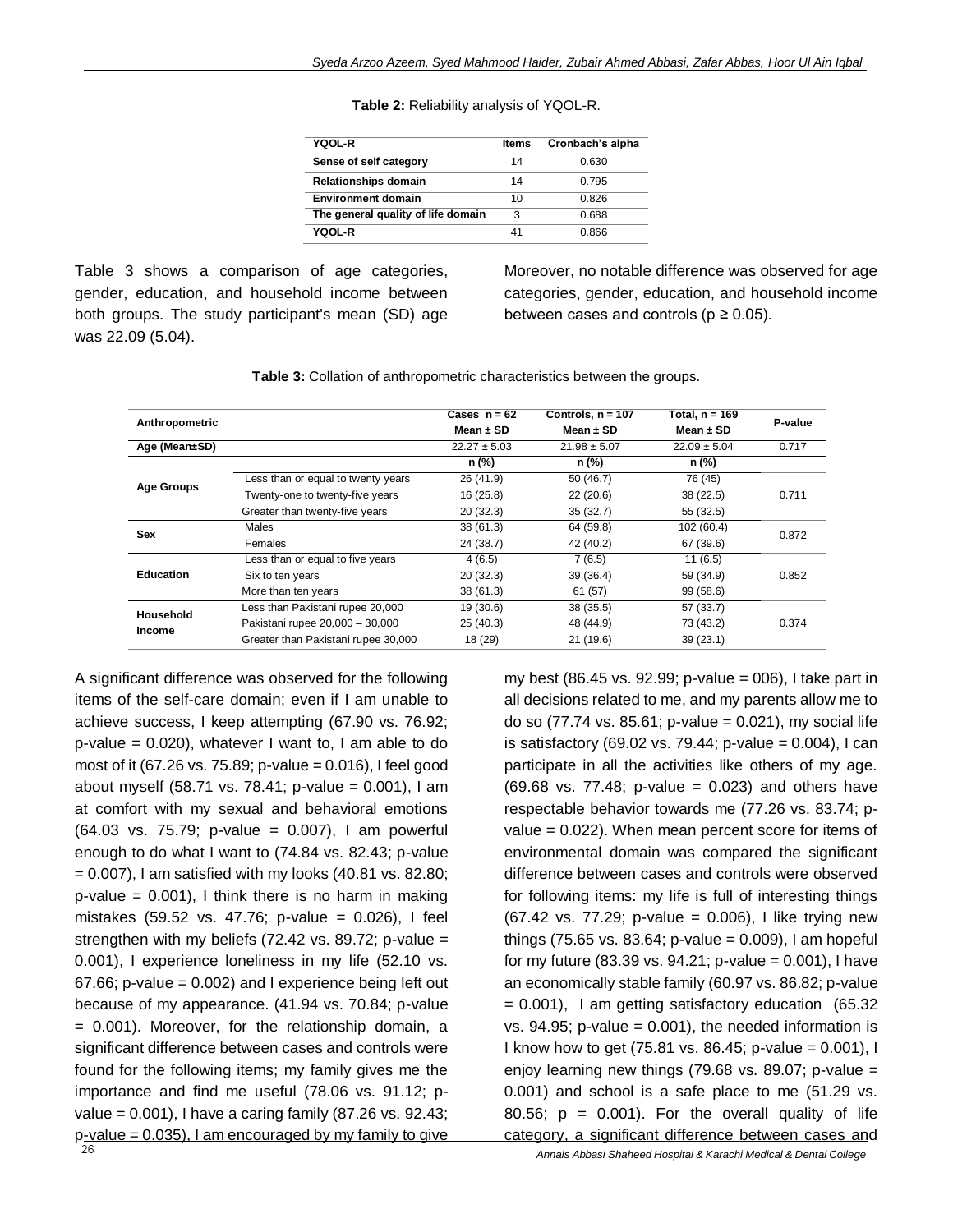controls was observed only for item, my life is enjoyable and satisfactory (74.03 vs. 82.34; p-value = 0.021). It was observed that the mean percentile score of all items in each domain was higher among controls than cases.

**Table 4:** Comparison of Percent Scores of YQL-R items between Cases and Controls.

| <b>Items of YQL-R domains</b>                                                              | Cases, $n = 62$                        | Controls, n = 107                      | P-value        |
|--------------------------------------------------------------------------------------------|----------------------------------------|----------------------------------------|----------------|
|                                                                                            |                                        | Mean $\pm$ SD                          |                |
| Sense of self domain                                                                       |                                        |                                        |                |
| Even I am unable to achieve success; I keep attempting                                     | $67.90 \pm 23.48$                      | $76.92 \pm 24.24$                      | 0.02           |
| I can manage the difficulties that come in my way                                          | $71.61 \pm 18.21$                      | $73.46 \pm 21.68$                      | 0.573          |
| Whatever I want, I am able to do it                                                        | $67.26 \pm 20.01$                      | $75.89 \pm 23.27$                      | 0.016          |
| I feel good about myself                                                                   | $58.71 \pm 23.57$                      | 78.41 ± 19.96                          | 0.001          |
| Others give me the importance                                                              | $69.35 \pm 25.79$                      | $75.23 \pm 19.39$                      | 0.095          |
| I am at comfort with my sexual and behavioral emotions                                     | $64.03 \pm 25.64$                      | $75.79 \pm 27.71$                      | 0.007          |
| I am powerful enough to do what I want to                                                  | $74.84 \pm 18.62$                      | $82.43 \pm 16.53$                      | 0.007          |
| I like my looks                                                                            | $40.81 \pm 23.77$                      | $82.80 \pm 17.31$                      | 0.001          |
| I can easily handle the stresses of my life                                                | $63.23 \pm 20.94$                      | $59.62 \pm 27.12$                      | 0.369          |
| I think there is no harm in making mistakes                                                | $59.52 \pm 31.54$                      | $47.76 \pm 33.63$                      | 0.026          |
| I have a meaningful life                                                                   | $79.68 \pm 16.59$                      | $72.52 \pm 35.26$                      | 0.135          |
| I feel strengthened with my beliefs                                                        | $72.42 \pm 21.40$<br>$52.10 \pm 30.25$ | $89.72 \pm 14.95$<br>$67.66 \pm 30.76$ | 0.001<br>0.002 |
| I experience loneliness in my life<br>I experience being left out because of my appearance | $41.94 \pm 70.84$                      | $70.84 \pm 30.75$                      | 0.001          |
| <b>Relationship domain</b>                                                                 |                                        |                                        |                |
| Others treat me fairly                                                                     | $83.71 \pm 15.60$                      | $84.49 \pm 18.39$                      | 0.78           |
| My family gives me enough attention                                                        | $83.55 \pm 19.26$                      | $88.97 \pm 17.32$                      | 0.061          |
| I am being understood by my elders                                                         | $85.65 \pm 15.22$                      | $86.26 \pm 19.70$                      | 0.832          |
| My family gives me the importance and find me useful                                       | $78.06 \pm 21.64$                      | $91.12 \pm 14.82$                      | 0.001          |
| I have a caring family                                                                     | $87.26 \pm 15.17$                      | $92.43 \pm 15.22$                      | 0.035          |
| I am encouraged by my family to give my best                                               | $86.45 \pm 15.37$                      | $92.99 \pm 14.36$                      | 0.006          |
| my parents or guardians get along well with me                                             | $79.68 \pm 16.79$                      | $80.56 \pm 21.49$                      | 0.781          |
| I take part in all decisions related to me, and my parents allow me to do so               | $77.74 \pm 21.20$                      | $85.61 \pm 21.06$                      | 0.021          |
| I try my best to be a role model for others                                                | $85.00 \pm 15.86$                      | 78.69 ± 22.78                          | 0.056          |
| I can share my feelings with my friends                                                    | $72.58 \pm 25.47$                      | $67.94 \pm 31.01$                      | 0.32           |
| I am pleased with my friends                                                               | $77.74 \pm 24.92$                      | $82.43 \pm 22.85$                      | 0.216          |
| My social life is satisfactory                                                             | $69.03 \pm 24.54$                      | $79.44 \pm 20.91$                      | 0.004          |
| I can participate in all the activities like others of my age.                             | $69.68 \pm 23.12$                      | 77.48 ± 20.24                          | 0.023          |
| others have a respectable behavior towards me                                              | $77.26 \pm 19.26$                      | $83.74 \pm 16.40$                      | 0.022          |
| <b>Environmental domain</b>                                                                |                                        |                                        |                |
| my life is full of interesting things                                                      | $67.42 \pm 22.90$                      | $77.29 \pm 21.70$                      | 0.006          |
| I like trying new things                                                                   | $75.65 \pm 19.13$                      | $83.64 \pm 19.00$                      | 0.009          |
| I like my neighborhood                                                                     | $55.81 \pm 30.97$                      | $59.34 \pm 31.84$                      | 0.483          |
| I am hopeful for the future                                                                | $83.39 \pm 17.36$                      | $94.21 \pm 8.47$                       | 0.001          |
| I have an economically stable family                                                       | $60.97 \pm 25.59$                      | $86.82 \pm 17.89$                      | 0.001          |
| My home is a safe place                                                                    | $93.55 \pm 11.47$                      | $93.64 \pm 12.39$                      | 0.96           |
| I am getting satisfactory education                                                        | $65.32 \pm 30.98$                      | $94.95 \pm 12.39$                      | 0.001          |
| The needed information is I know how to get                                                | $75.81 \pm 24.93$                      | $86.45 \pm 15.50$                      | 0.001          |
| I enjoy learning new things                                                                | $79.68 \pm 21.42$                      | $89.07 \pm 13.98$                      | 0.001          |
| I feel safe when I am at school                                                            | $51.29 \pm 28.01$                      | $80.56 \pm 20.09$                      | 0.001          |
| <b>General Quality of Life domain</b>                                                      |                                        |                                        |                |
| My life is enjoyable                                                                       | $78.55 \pm 22.82$                      | $85.05 \pm 17.98$                      | 0.042          |
| My life is satisfactory right now<br>I feel life is worthwhile                             | $74.03 \pm 24.53$                      | $82.34 \pm 21.08$                      | 0.021<br>0.14  |
|                                                                                            | $86.77 \pm 18.27$                      | $90.75 \pm 15.88$                      |                |

Table 5 gives details of the comparison of mean percentile score self-care, relationship, environmental and general quality of life category between both the groups. Significant difference was observed for selfcare category (63.10 vs. 73.50; p-value = 0.001), relationship category (79.5 vs. 83.73;  $p = 0.013$ ), environmental category (70.89 vs. 84.60; p-value = 0.001) and overall quality of life category (79.80 vs. 86.04; p-value = 0.012) between cases and controls. Importantly, a significant difference was also observed for the percent total perceptual score between cases and controls  $(73.32 \text{ vs. } 81.97; p = 0.001)$ .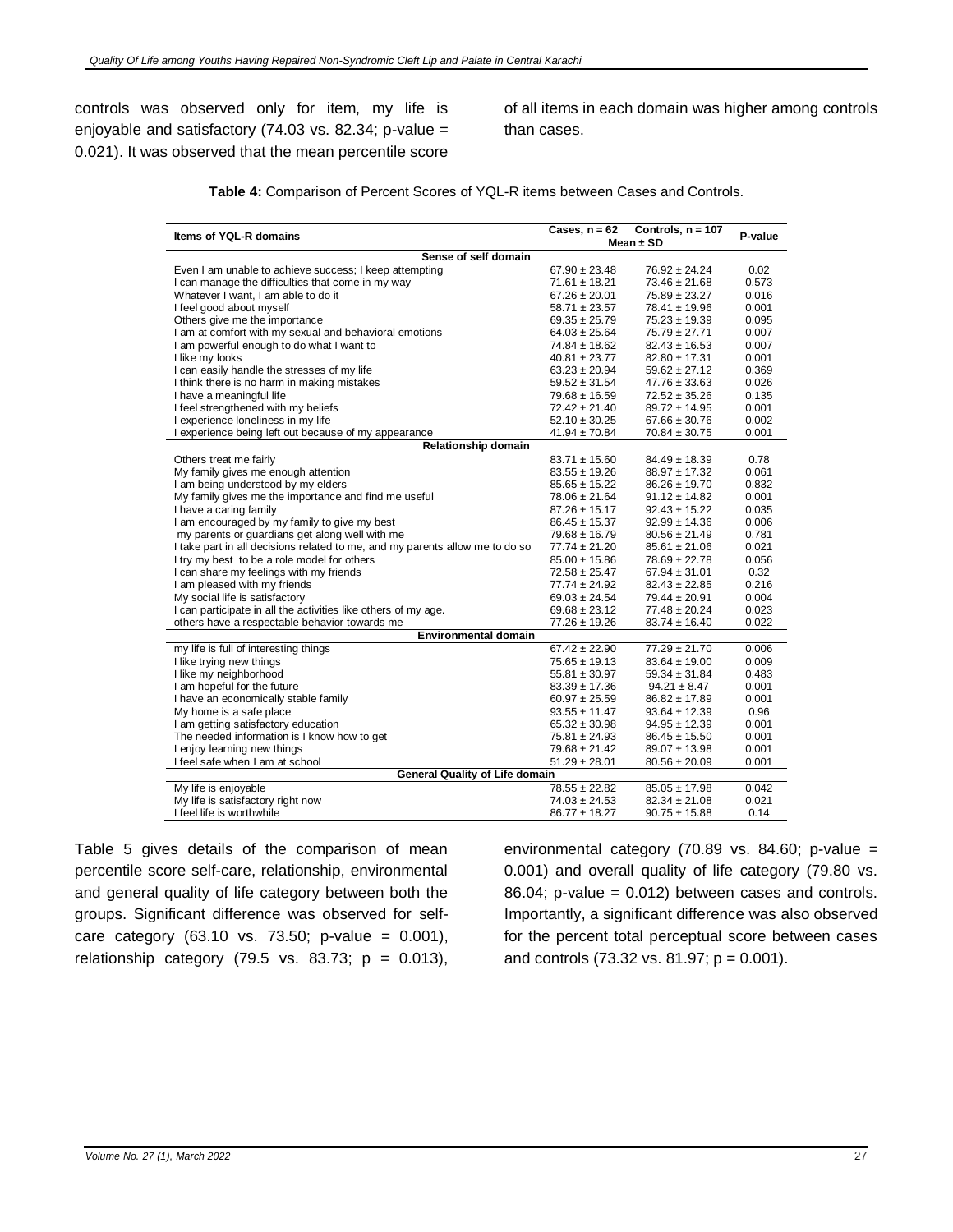| Table 5: Comparison of Percent Scores of self-care, Relationship, Environmental, General quality of life and Total perceptual |
|-------------------------------------------------------------------------------------------------------------------------------|
| between Cases and Controls.                                                                                                   |

| Cases, $n = 62$<br>Mean $\pm$ SD | Controls, $n = 107$<br>Mean $\pm$ SD | P-value |
|----------------------------------|--------------------------------------|---------|
| $63.10 \pm 10.29$                | $73.50 \pm 9.22$                     | 0.001   |
| $79.53 \pm 13.18$                | $83.73 \pm 8.45$                     | 0.013   |
| $70.89 \pm 16.41$                | $84.60 \pm 8.85$                     | 0.001   |
| $79.80 \pm 19.12$                | $86.04 \pm 12.88$                    | 0.012   |
| $73.32 \pm 12.98$                | $81.97 \pm 6.50$                     | 0.001   |
|                                  |                                      |         |

### **Discussion**

The present Case-Control research was conducted comparing youth's general quality of life having repaired non-syndromic CLP with healthy individuals by using (YQOL-R). The study results highlighted that healthy youth of age 15 to 29 years had a better overall quality of life than repaired non-syndromic CLP cases.

CLP occurs once in every 500-1000 births all over the world<sup>16</sup>. Patients with CLP meet challenges throughout their lives, i.e., socially failed relationships, deviance in looks, lacking self-respect, and health sufferings. Thus, the overall quality of life is sub-standard among cases with repaired CLP. A meta-analysis that compared the quality of life among individuals with CLP to those without CLP in three studies found the quality of life compromised among CLP adults. The mean score for life quality was lower among CLP adults than controls, though the difference was not statistically significant<sup>17</sup>. A case-control study that compared the life quality between bilateral CLP patients to healthy adults reported that for cases, the appearance of the upper lip and nose was less satisfactory and importantly had lower life quality in comparison to healthy controls<sup>18</sup>. The research conducted in Sweden in 2007 that evaluated the life quality through SF-36 questionnaire among adult patients aged 18 to 30 years with a repaired CLP reported that socially and emotionally, they had low scores<sup>19</sup>.

Research with 35 patients in each group reported that a higher percentage of the CLP group of children reported a substandard quality of life<sup>20</sup>. A systemic review done in the UK reported that in 2 of the 3 studies, the quality of life was found to be compromised in the cleft than in the non-cleft individuals (8-18 or 18- 65 years of age), while in the third study, no notable difference was found among the groups<sup>21</sup>.

The study results highlighted that general life quality for all four categories, self-care, relationship, environmental, overall life quality domain, was significantly better among healthy youths compared to repaired CLP youths of age 15 to 29 years. Moreover, the mean percent of total perceptual score in youths was also found significantly higher among controls. The study that compared the life quality in adult Swedish subjects using the QL instrument reported that adults with repaired CLP rated their life quality substandard compared to the control group in meaningful life, partnerships, economics, social life, life disturbances, and health<sup>22</sup>. A qualitative study that recruited 18 adolescents with non-syndromic repaired CLP reported that most of the participants were well-adjusted and could get support from parents, friends, and professionals and thus had a good health status and were satisfied with the treatment $^{23}$ .

The study had certain limitations. Firstly, the sample size was limited. The present case-control study compared the quality of life of sixty-two cases and one hundred and seven healthy controls. Secondly, the study was conducted at two hospital settings, limiting the generalization and external validity of the study findings. Thirdly, both cases and control, the study participants were recruited through the non-probability convenience sampling technique, which might have induced the selection bias. Moreover, the cases and controls were not matched for age and gender; thus, age differences and differences in education and socio-economic conditions might have influenced the results as the study participants in the two groups were not comparable. Thus, in the future, to precisely compare the life quality between individuals of repaired non-syndromic CLP and healthy youth, a case-control study should be conducted with a larger sample size with study participants being recruited randomly from different cities of Pakistan.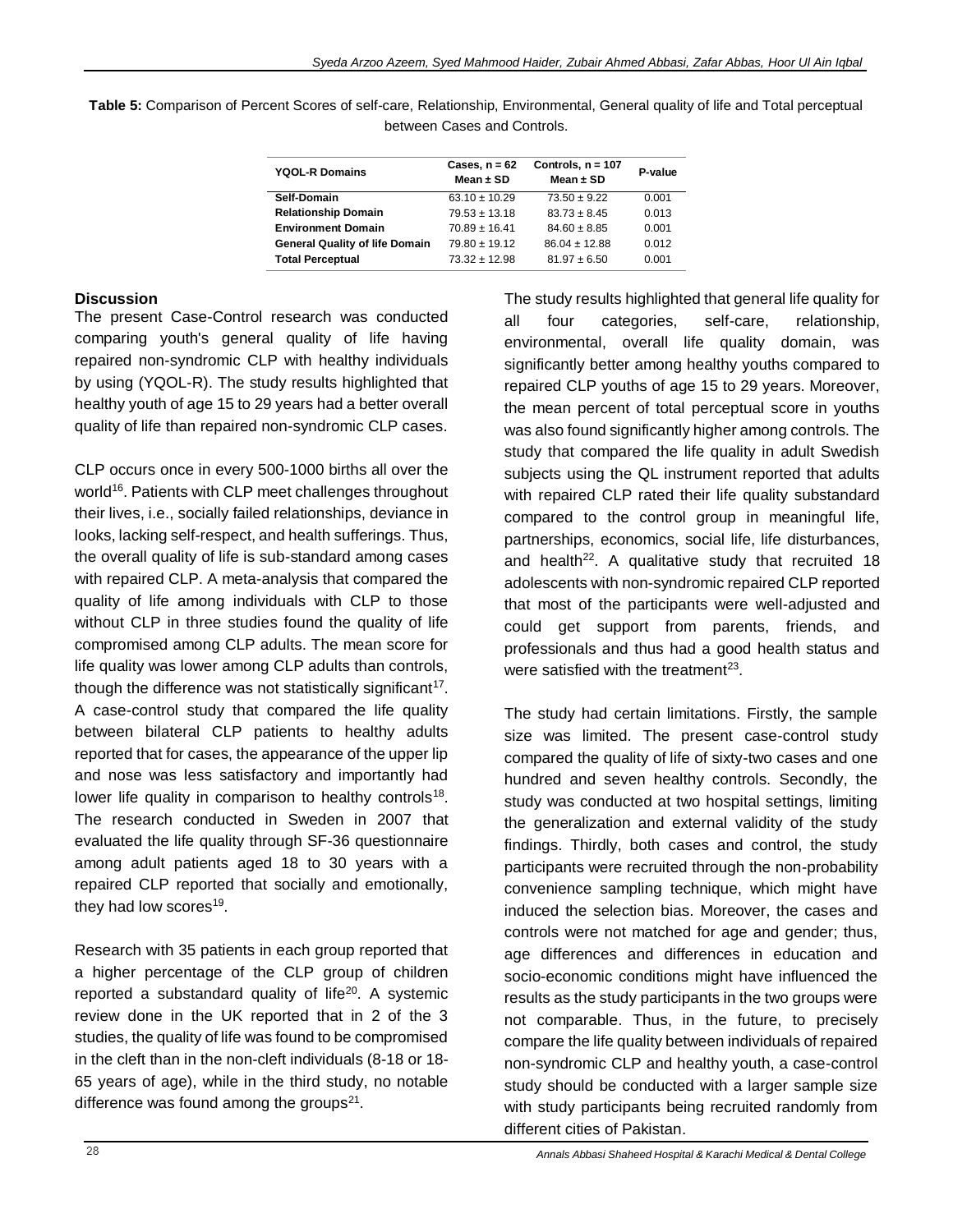### **Conclusion**

The study highlighted that in comparison to cases having non-syndromic CLP, healthy individuals had improved life quality. The healthy individuals were significantly better in terms of self-care, relationship, environment, the general quality of life domains, and mean perceptual percentage.

### **Conflict of Interest**

Authors have no conflict of interest and no grant/funding from any organization.

### **References**

- 1. Antonarakis GS, Patel RN, Tompson B. Oral healthrelated quality of life in non-syndromic cleft lip and/or palate patients: a systematic review. Community Dent. Health. 2013;30(3):189-195.
- 2. Calzolari E, Pierini A, Astolfi G, Bianchi F, Neville AJ, Rivieri F, EUROCAT Working Group. Associated anomalies in multi‐malformed infants with cleft lip and palate: An epidemiologic study of nearly 6 million births in 23 EUROCAT registries. Am. J. Med. Genet. 2007;143(6):528-537.
- 3. Jalilevand N, Jalaie S. Prevalence of cleft lip and palate among four provinces in the West and North-West of Iran. J Res Med Sci. 2015;20(6):548.
- 4. Marazita ML. The evolution of human genetic studies of cleft lip and cleft palate. Annu Rev Genomics Hum Genet. 2012;13:263-283.
- 5. Kalaskar R, Kalaskar A, Naqvi FS, Tawani GS, Walke DR. Prevalence and evaluation of environmental risk factors associated with cleft lip and palate in a central Indian population. Pediatric Dentistry. 2013;35(3):279- 283.
- 6. Shafi T, Khan MR, Atiq M. Congenital heart disease and associated malformations in children with cleft lip and palate in Pakistan. Br J Plast Surg. 2003;56(2):106-109.
- 7. Emeka CI, Adeyemo WL, Ladeinde AL, Butali A. A comparative study of quality of life of families with children born with cleft lip and/or palate before and after surgical treatment. J Korean Assoc Oral Maxillofac Surg. 2017;43(4):247-255.
- 8. Zeraatkar M, Ajami S, Nadjmi N, Faghihi SA, Golkari A. A qualitative study of children's quality of life in the context of living with cleft lip and palate. Pediatric Health Med. 2019;10:13.
- 9. Kulkarni KR, Patil MR, Shirke AM, Jadhav SB. Perioperative respiratory complications in cleft lip and palate repairs: an audit of 1000 cases under 'Smile Train Project'. Indian J Anaesth. 2013;57(6):562.
- 10. Sinko K, Jagsch R, Prechtl V, Watzinger F, Hollmann K, Baumann A. Evaluation of esthetic, functional, and quality-of-life outcome in adult cleft lip and palate patients. Cleft Palate-Craniofacial J. 2005;42(4):355- 361.
- 11. Papi P, Giardino R, Sassano P, Amodeo G, Pompa G, Cascone P. Oral health related quality of life in cleft lip and palate patients rehabilitated with conventional prostheses or dental implants. J Int Soc Prev Community Dent. 2015;5(6):482.
- 12. Arshad MI, Iqbal MA, Shahbaz M. Pakistan tourism industry and challenges: a review. Asia Pac J Tour Res. 2018;23(2):121-132.
- 13. Patrick DL, Topolski TD, Edwards TC, Aspinall CL, Kapp-Simon KA, Rumsey NJ, Strauss RP, Thomas CR. Measuring the quality of life of youth with facial differences. Cleft Palate Craniofac J. 2007;44(5):538- 547.
- 14. Topolski TD, Edwards TC, Patrick DL. Quality of life: how do adolescents with facial differences compare with other adolescents?. Cleft Palate Craniofac J. 2005;42(1):25-32.
- 15. Edwards TC, Huebner CE, Connell FA, Patrick DL. Adolescent quality of life, part I: conceptual and measurement model. J Adolesc. 2002;25(3):275-286.
- 16. Kasatwar A, Borle R, Bhola N, Rajanikanth K, Prasad GS, Jadhav A. Prevalence of congenital cardiac anomalies in patients with cleft lip and palate–Its implications in surgical management. J Oral Biol Craniofac Res. 2018;8(3):241-244.
- 17. De Queiroz Herkrath AP, Herkrath FJ, Rebelo MA, Vettore MV. Measurement of health-related and oral health–related quality of life among individuals with nonsyndromic orofacial clefts: a systematic review and meta-analysis. Cleft Palate Craniofac J. 2015;52(2):157-172.
- 18. Oosterkamp BC, Dijkstra PU, Remmelink HJ, Van Oort RP, Goorhuis-Brouwer SM, Sandham A, De Bont LG. Satisfaction with treatment outcome in bilateral cleft lip and palate patients. Int J Oral Maxillofac Surg. 2007;36(10):890-895.
- 19. Inayat, A., Hassan, S., Aziz, A., Hassan, F., & Ikram, S. J. An Oral Mucocele on Lower Lip; A Case Report & Literature Review. International Journal of Endorsing Health Science Research (IJEHSR). 2020;8(2), 81-85.
- 20. Tannure PN, Soares FM, Küchler EC, Motta LG, Costa MC, Granjeiro JM. Measuring the impact of quality of life of children treated for orofacial clefts: a case-control study. Int J Clin Pediatr Dent. 2013;37(4):381-384.
- 21. Hunt O, Burden D, Hepper P, Johnston C. The psychosocial effects of cleft lip and palate: a systematic review. Eur J Orthod. 2005;27(3):274-285.
- 22. Marcusson A, Akerlind I, Paulin G. Quality of life in